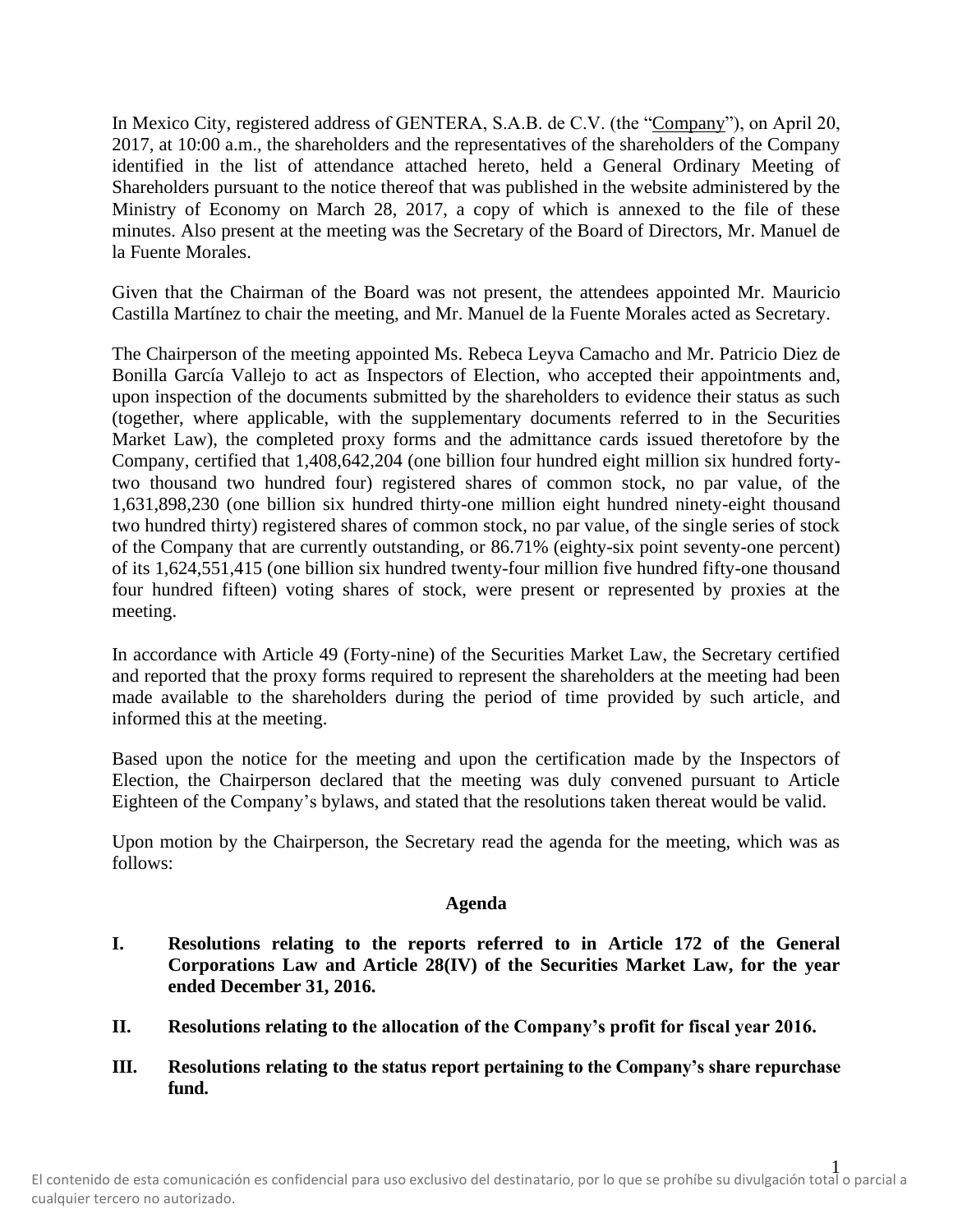- **IV. Resolutions relating to the cancellation of shares.**
- **V. Resolutions relating to the report on the satisfaction of the Company's obligations under Article 76 of the Income Tax Law.**
- **VI. Resolutions relating to the appointment or reelection, as the case may be, of the members of the Board of Directors and the chairmen of the Audit and Corporate Governance committees, the determination of their compensations and the certification of their independent status.**
- **VII. Resolutions relating to the appointment or reelection, as the case may be, of the Chairman of the Board, the Secretary and the Alternate Secretary.**

#### **VIII. Appointment of authorized representatives.**

The shareholders discussed, deliberated on and addressed each and every item of business included in the agenda, and after reading the motions submitted in connection therewith, which are annexed to the file of these minutes, adopted the following resolutions by a majority of the votes present or represented at the meeting:

#### **Resolutions**

# **I. Resolutions relating to the reports referred to in Article 172 of the General Corporations Law and Article 28(IV) of the Securities Market Law, for the year ended December 31, 2016.**

- I.1 It is hereby resolved to acknowledge and approve (i) the reports submitted by the Corporate Practices Committee and the Audit Committee pursuant to Article 43 (Forty-three) of the Securities Market Law; (ii) the report submitted by the Chief Executive Officer, pursuant to Section XI (Eleven) of Article 44 (Forty-Four) of the Securities Market Law, on the Company's operations during the year ended December 31, 2016, including (a) the annual sustainability report on the Company's performance during fiscal year 2016, and (b) the Company's consolidated financial statements for 2016, including the independent auditor's report thereon; (iii) the opinion issued by the Board of Directors, with respect to the report submitted by Chief Executive Officer; (iv) the report submitted by the Board of Directors, pursuant to paragraph (b) of Article 172 (One Hundred Seventy-two) of the General Corporations Law, with respect to the principal accounting and disclosure policies and criteria followed in the preparation of the Company's financial information, and (v) the report of the Board of Directors pursuant to Article 28 (Twenty-eight), Section IV (Four), paragraph (e), of the Securities Market Law, on the activities of the Board of Directors during fiscal year 2016. The aforementioned reports were read by the Secretary upon the request of the Chairperson.
- I.2 It is hereby resolved to attach to the minutes of this meeting a copy of each of the reports referred to in item I.1 above, including the Company's financial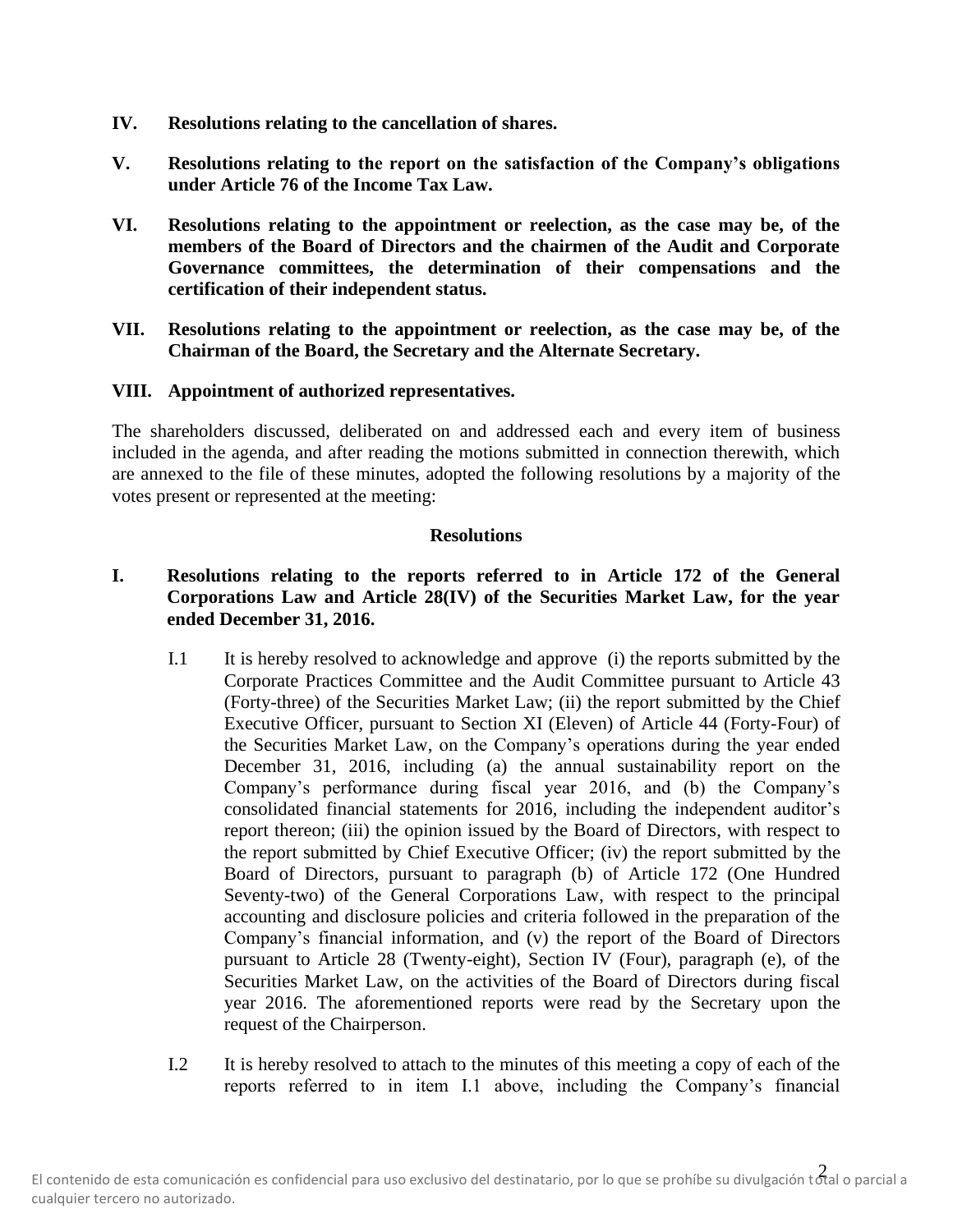statements as of and for the year ended December 31, 2016, which are comprised of the following documents:

- Balance Sheet.
- Income Statement.
- Statement of Changes in Stockholders' Equity.
- Cash Flow Statement.
- Notes to the Financial Statements.
- I.3 It is hereby resolved to approve each and every action taken and the transactions entered into by the Company during the year ended December 31, 2016, and to ratify each and every action taken by the Board of Directors of the Company as of such date.

# **II. Resolutions relating to the allocation of the Company's profit for fiscal year 2016.**

- II.1 It is hereby resolved to allocate the Company's net profit pursuant to its audited financial statements as of and for the year ended December 31, 2016, as follows:
	- (i) MXN \$169,514,032.15 (one hundred sixty-nine million five hundred fourteen thousand thirty-two pesos and fifteen cents), to increase the Company's legal reserve fund;
	- (ii) MXN \$79,813,846.34 (seventy-nine million eight hundred thirteen thousand eight hundred forty-six pesos and thirty-four cents), to replenish the Company's share repurchase fund, and
	- (iii) the balance, or MXN \$3,140,952,764.24 (three billion one hundred forty million nine hundred fifty-two thousand seven hundred sixty-four pesos and twenty-four cents), to the Company's retained earnings account.
- II.2 It is hereby resolved to distribute as dividends a portion of the Company's retained earnings as of December 31, 2014, or MXN \$1,250,904,589.55 (one billion two hundred fifty million nine hundred four thousand five hundred eightynine pesos and fifty-five cents), which shall be due and payable in two installments as follows: MXN \$0.39 (thirty-nine cents) per share, no later than on July 3, 2017, and MXN \$0.38 (thirty eight cents) per share, no later than on December 1, 2017, subject, in each case, to the tax laws as currently in effect. The aforementioned amounts payable per share may vary depending on the number of shares outstanding as of the relevant payment date and that are entitled to such dividend. Payment of both installments shall be made through S.D. Indeval, Institución para el Depósito de Valores, S.A. de C.V. ("Indeval").

# **III. Resolutions relating to the status report pertaining to the Company's share repurchase fund.**

III.1 It is hereby resolved to acknowledge and approve in its terms the report on the condition of the Company's share repurchase fund, submitted pursuant to the last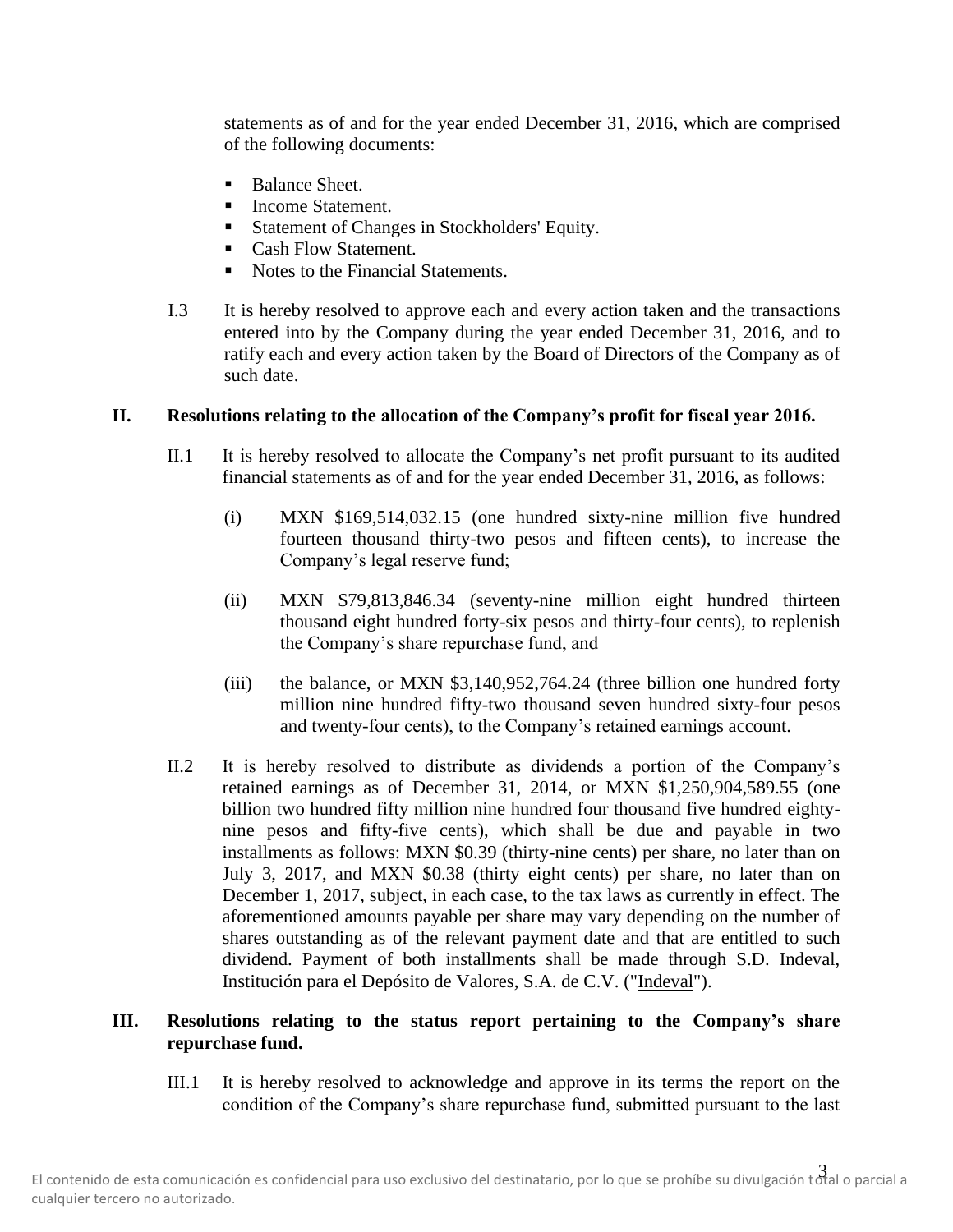paragraph of Article 56 (Fifty-six) of the Securities Market Law and Article 60 (Sixty), Section III (Three) of the General Provisions Applicable to all Issuers and Other Participants in the Securities Market (commonly known as *Circular Única de Emisoras*) and to the Company's Share Repurchase and Resale Policies. A copy of said report is to be attached to the minutes of this meeting.

III.2 The amount that may be used to repurchase the Company's own shares during the current period in accordance with the aforementioned policies shall be MXN \$700,000,000 (seven hundred million pesos).

#### **IV. Resolutions relating to the cancellation of shares.**

- IV.1 It is deemed to be in the Company's interest to cancel 4,886,816 (four million eight hundred eighty-six thousand eight hundred sixteen) shares of the Company's single series of common stock, no par value, which represent a portion of the Company's variable capital and were repurchased by the Company during the period from April 29, 2015, to March 23, 2016, without such cancellation resulting in a decrease in the Company's capital.
- IV.2 In the Company's interest, it is hereby resolved to cancel 4,886,816 (four million eight hundred eighty-six thousand eight hundred sixteen) shares of the Company's single series of common stock, no par value, which represent a portion of the Company's variable capital and are being held by the Company as treasury shares, and to reduce the Company's authorized capital of MXN \$4,904,555,362.00 (four billion nine hundred four million five hundred fifty-five thousand three hundred sixty-two pesos) in proportion to the number of shares so canceled, by MXN \$135,738.00 (one hundred thirty-five thousand seven hundred thirty-eight pesos).
- IV.3 As a result of the above, as of the date hereof the Company's total capital amounts to MXN \$4,904,419,624.00 (four billion nine hundred four million four hundred nineteen thousand six hundred twenty-four pesos), divided into 1,627,011,414 (one billion six hundred twenty-seven million eleven thousand four hundred fourteen) registered shares of a single series of common stock, no par value, of which MXN \$1,226,138,840.50 (one billion two hundred twenty-six million one hundred thirty eight thousand eight hundred forty pesos), constitute the fixed portion of the Company's capital and is represented by 415,595,676 (four hundred fifteen million five hundred ninety-five thousand six hundred seventy-six) shares, and MXN \$3,678,280,783.50 (three billion six hundred seventy-eight million two hundred eighty thousand seven hundred eighty-three pesos and fifty cents), constitute the variable portion of the Company's capital and is represented by 1,211,415,738 (one billion two hundred eleven million four hundred fifteen thousand seven hundred thirty-eight) shares.
- IV.4 Based upon the above, it is hereby resolved to: (i) take all such actions as may be necessary to withdraw from Indeval 4,886,816 (four million eight hundred eightysix thousand eight hundred sixteen) shares that have been canceled according to the preceding resolutions; (ii) update the registration of the Company's securities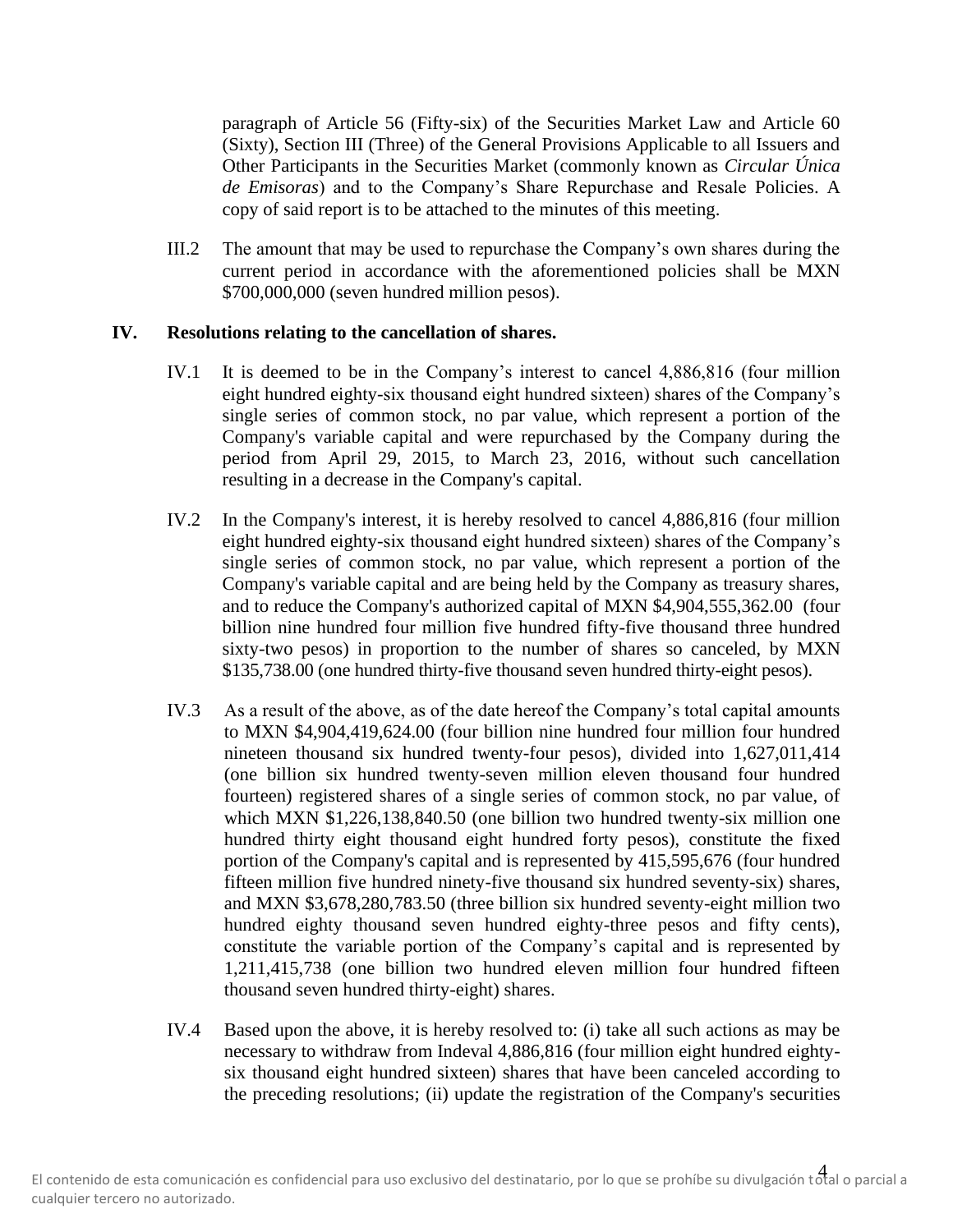with the National Securities Registry; (iii) exchange the stock certificates that are currently deposited with Indeval, to reflect the cancellation of the aforementioned shares; (iv) publish the notice of decrease of the Company's capital; and (v) make the corresponding adjustments in the Company's corporate books and records.

## **V. Resolutions relating to the report on the satisfaction of the Company's obligations under Article 76 of the Income Tax Law.**

It is hereby resolved to acknowledge the submission of the report provided in by Article 76 of the Income Tax Law, on the Company's tax obligations for the year ended December 31, 2016, which was read by the Secretary. According to such report, as of the date hereof the Company is in compliance with all of its tax obligations. A copy of said report is to be attached to the file of these minutes.

- **VI. Resolutions relating to the appointment or reelection, as the case may be, of the members of the Board of Directors and the chairmen of the Audit and Corporate Governance committees, the determination of their compensations and the certification of their independent status.**
	- VI.1 It is hereby resolved to reelect Messrs. Antonio Rallo Verdugo, Carlos Antonio Danel Cendoya, Carlos Labarthe Costas, Claudio Xavier González Guajardo, Francisco Javier Arrigunaga Gómez del Campo, John Anthony Santa María Otazúa, José Ignacio Ávalos Hernández, José Manuel Canal Hernando, Juan Ignacio Casanueva Pérez, Juan José Gutiérrez Chapa and Luis Fernando Narchi Karam, and Mses. Martha Elena González Caballero and Rose Nicole Dominique Reich Sapire, as members of the Company's Board of Directors.
	- VI.2 As a result of the above, the Board of Directors of the Company shall be hereafter comprised of the following individuals, whose independent or related status is noted next to their names:

| <b>Directors</b>                            | <b>Status</b> |
|---------------------------------------------|---------------|
| Antonio Rallo Verdugo                       | Independent   |
| Carlos Antonio Danel Cendoya                | Related       |
| <b>Carlos Labarthe Costas</b>               | Related       |
| Claudio Xavier González Guajardo            | Independent   |
| Francisco Javier Arrigunaga Gómez del Campo | Independent   |
| John Anthony Santa María Otazúa             | Independent   |
| José Ignacio Ávalos Hernández               | Related       |
| José Manuel Canal Hernando                  | Independent   |
| Juan Ignacio Casanueva Pérez                | Related       |
| Juan José Gutiérrez Chapa                   | Related       |
| Luis Fernando Narchi Karam                  | Independent   |
| Martha Elena González Caballero             | Independent   |
| Rose Nicole Dominique Reich Sapire          | Independent   |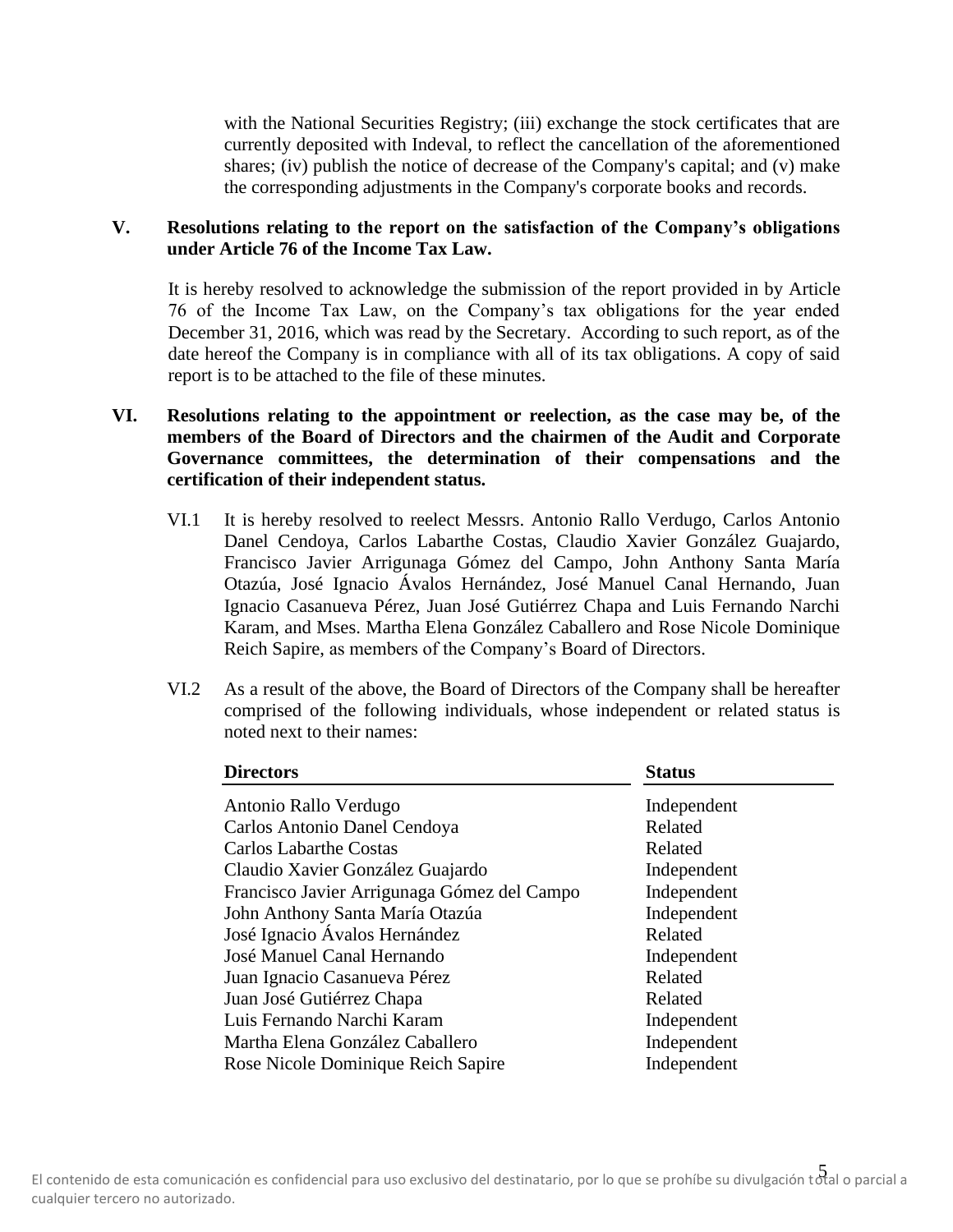- VI.3 It is hereby resolved to reelect Ms. Rose Nicole Dominique Reich Sapire as Chairwoman of the Company's Corporate Practices Committee.
- VI.4 It is hereby resolved to reelect Ms. Martha Elena González Caballero as Chairwoman of the Company's Audit Committee.
- VI.5 Those directors who hold senior management positions shall receive no compensation in connection with the performance of their duties as board members. All other members of the Board of Directors and of any committee thereof shall receive such compensations as the Corporate Practices Committee may determine.

### **VII. Actions regarding the appointment or reelection, as the case may be, of the Chairman of the Board, the Secretary and the Alternate Secretary.**

- VII.1 It is hereby resolved to reelect Mr. Carlos Antonio Danel Cendoya as Chairman of the Board.
- VII.2 It is hereby resolved to reelect Mr. Manuel de la Fuente Morales and Ms. Mariel Eloina Cabanas Suárez as Secretary and Alternate Secretary of the Board, respectively.

### **VIII. Appointment of authorized representatives.**

It is hereby resolved to appoint Messrs. Carlos Labarthe Costas, Carlos Antonio Danel Cendoya, Fernando Álvarez Toca, Manuel de la Fuente Morales, Patricio Diez de Bonilla García Vallejo, Mauricio Castilla Martínez, Carlos Alberto Sámano Cruz and Eugenio Aguilar Vega, and Mses. Mariel Eloina Cabanas Suárez and Rebeca Leyva Camacho, as authorized representatives of the shareholders and to authorize them, jointly or individually, to appear before the notary public of their choice in order to obtain the formalization of all or any section of these minutes, and to take any and all such actions as they may deem necessary or advisable to execute and enforce the resolutions adopted at this meeting of shareholders.

There being no further business to discuss, the Secretary was asked to prepare the foregoing minutes.

It is hereby certified that througout the course of the meeting, from the time it was called to order to the time it was adjourned, the shares identified in the attached list of attendance were present or represented.

The file of these minutes includes the list of attendance, the documents evidencing the powers and authority of the proxies appointed by the shareholders, and the documents submitted for approval at the meeting. The meeting was adjourned at 10:30 AM a.m., to allow for the preparation of these minutes.